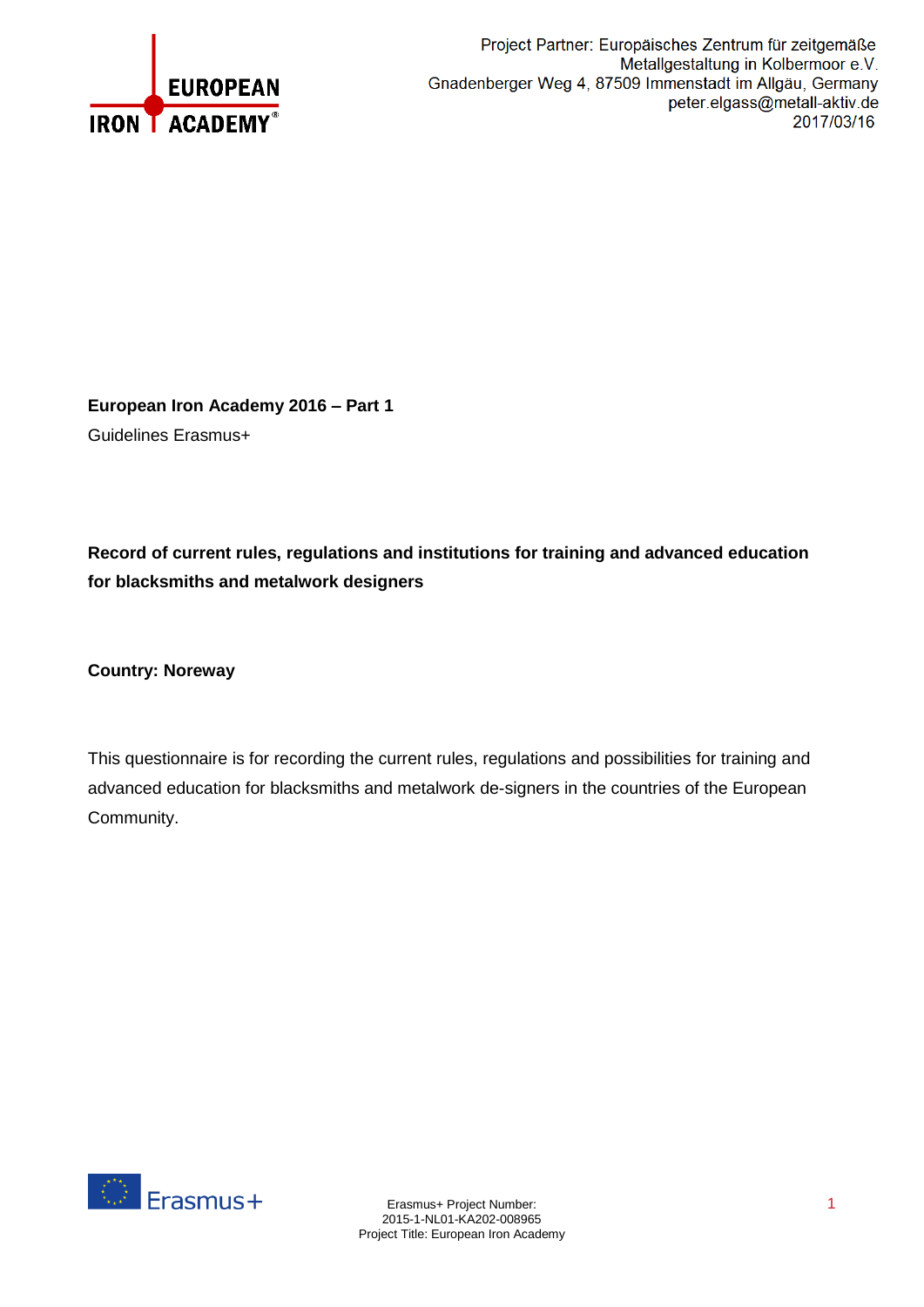

1. Which Ministry is responsible for Careers and Employment in your country? *Address / persons responsible* 

## *UDIR—Utdanningsdirektoratet*

*The Norwegian Directorate for Education and Training P.O. Box. 9359 Grønland, 0135 OSLO N - 0135 OSLO NORWAY Phone: + 47 23 30 12 00 Fax: + 47 23 30 12 99 E-mail: [post@utdanningsdirektoratet.no](mailto:post@utdanningsdirektoratet.no)*

2. Which trade/professional association is responsible in your country for blacksmiths and metalwork designers?

## **Norsk Smedforening v/Benjamin Kjellman-Chapin Stasjonsvegen 1, 2662 Dovre**

a) Handverksskolen på Hjerleid Jøndalsvegen 3b 2662 Dovre www.hjerleid.no Helle Hundevadt Benjamin Kjellman-Chapin

> Odda Videregåendeskole Eidesmoen, 5750 Odda http://www.hordaland.no/nn-NO/skole/oddavgs/ Michal Wunderlich

Training continues after 1 year of upper secondary level blacksmithing in the schools under qualified blacksmiths who are approved by UDIR to take in apprentices for a two year period. Those smiths are responsible for competing the training using the Vg3 Smed (blacksmith) curriculum set forth by UDIR.

b) Lånekasse, Erasmus+ (læretida utplassering)

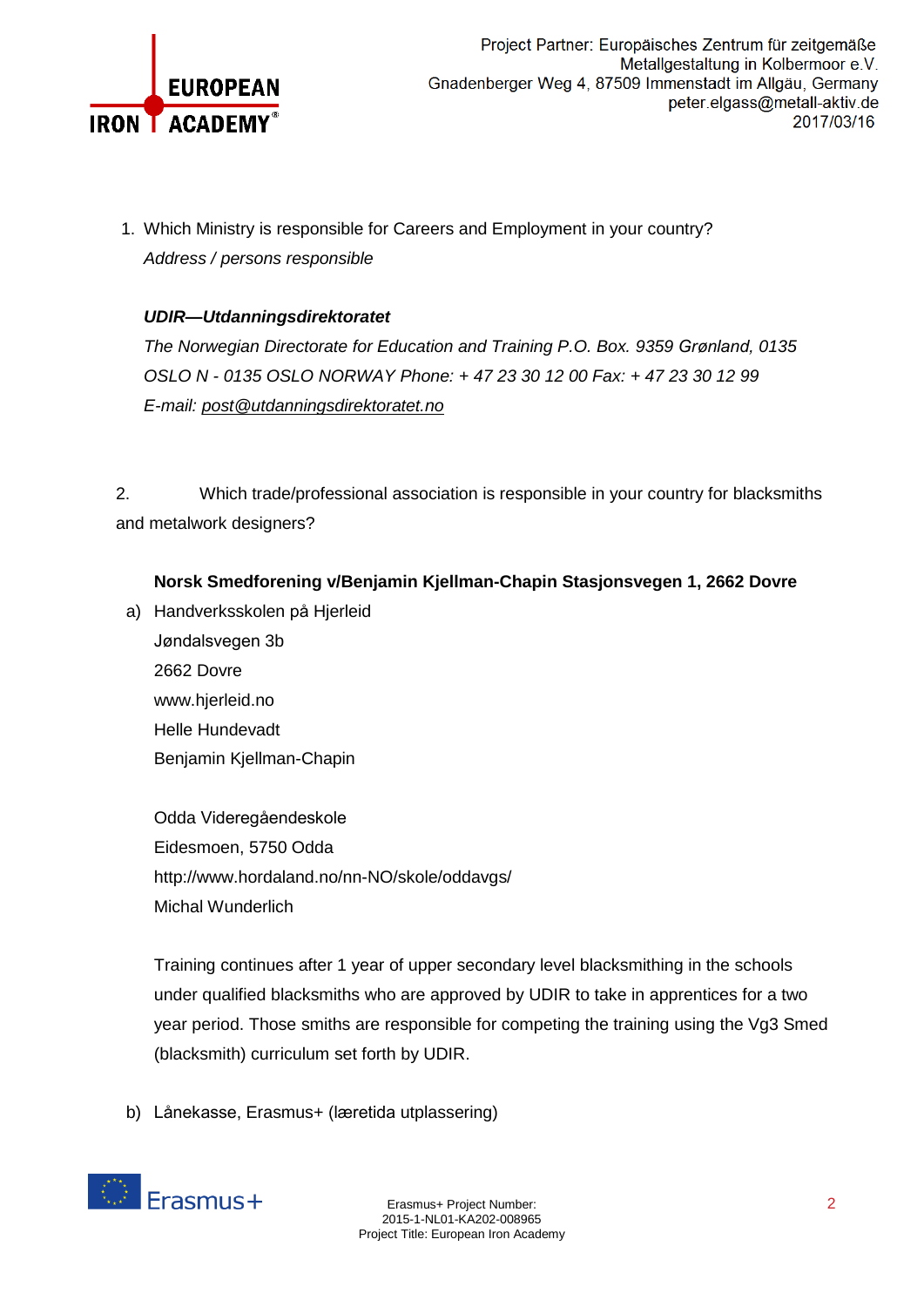

3.a) Who is legally responsible for the training of blacksmiths and metalwork designers in your country?

3.b) What aid/help (governmental or private) is offered in your country and to what conditions?

*See answer for 3A for schools. We do not have EQF levels, we follow a curriculum set forth by UDIR. Handverksskolen issues a competence certificate, Odda Vgs issues a transcript. Exam is locally given by the contact teacher and an external sensor. After successfully completing a theoretical test and a practical test, the candidate is awarded a journeyman's certificate. The journeyman's board judges the quality of the exams.*

*4. How does one become a blacksmith trainee, journeyman or a master craftsman?* 

*One applies to the two blacksmithing schools and/or to a qualified andapproved blacksmith for the two year apprenticeship to become a student/trainee/apprentice.*

*See answer to 4 for info on becoming a journeyman To become a master, one enrolls in a general master certificate program, most of the curriculum is based on running a business. There is currently discussion on having also a practical test, but this is still in the planning and discussion phase.*

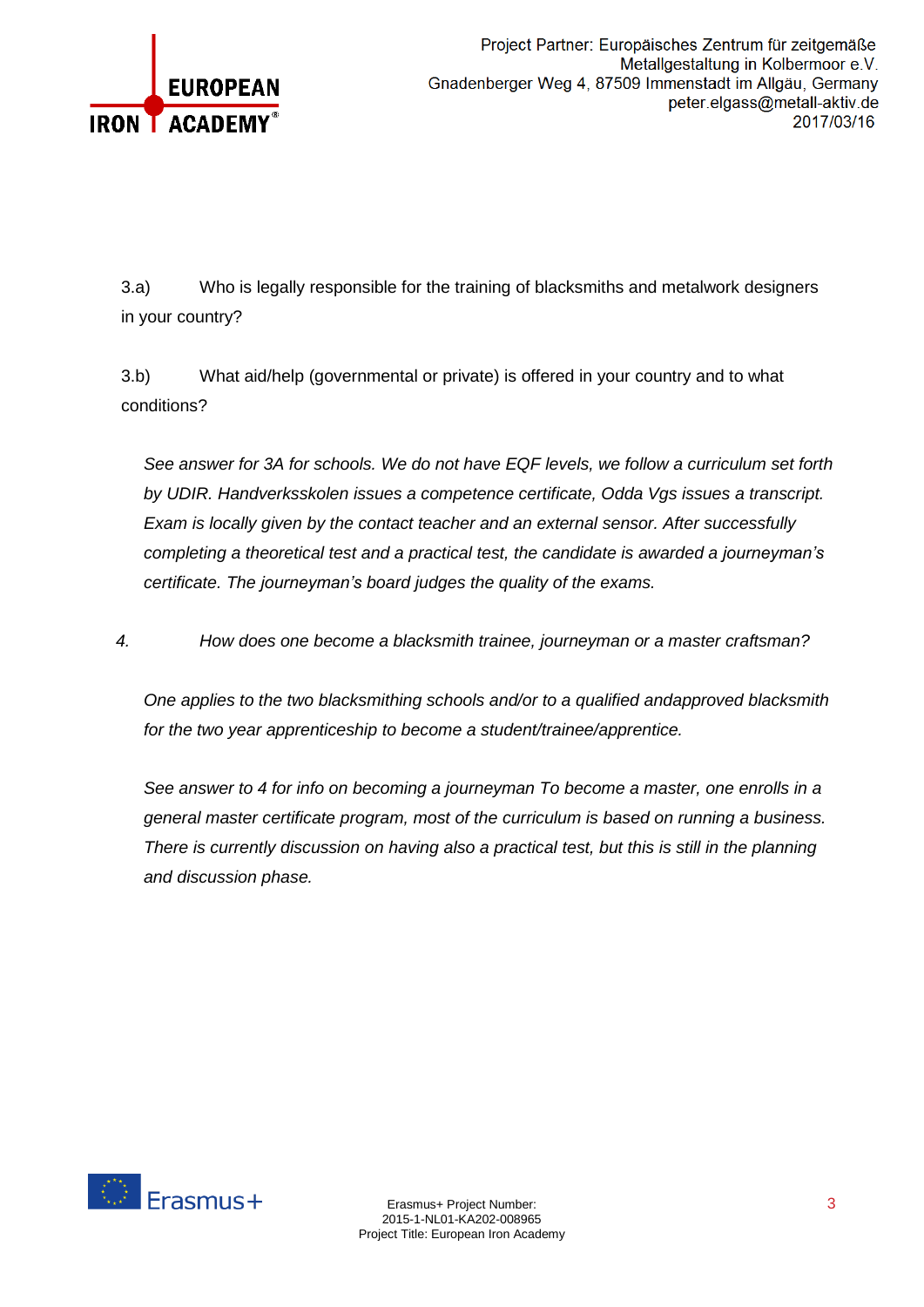

*5. Are there institutes, academies or schools in your country which take care of advanced education (special knowledge)?*

*(e.g. working with metal in the preservation of ancient buildings / architecture / tools/ construction/ historic techniques or methods / blacksmiths / carriage makers. Address / persons responsible*

*In addition to the two previously mentioned official education possibilities, Fosen Folkehøyskole has somewhat of a program, but it appears to be mostly a one week intensive program, and free experimentation afterwards. Rauland Academy has possibly a program, but it is unclear from their website. One can get a bachelor's and master's degree from the Kunsthøyskole i Oslo (KHiO, Oslo National Academy of the Arts), but this is a more general sculpture degree than it is blacksmithing.*

*6. Are there leading metalworker designers/companies (Stakeholders) in your country who take care of training and advanced education?*

*Senter for Bygdekultur Jan Remøe Gustav Slettsøe Nidarosdomen Restaurerings Verksted Helge Brynie Svein Morten Myhre Hardanger Fartøysvernsenter*

*All the abovementioned smiths/companies are approved to take in apprentices*